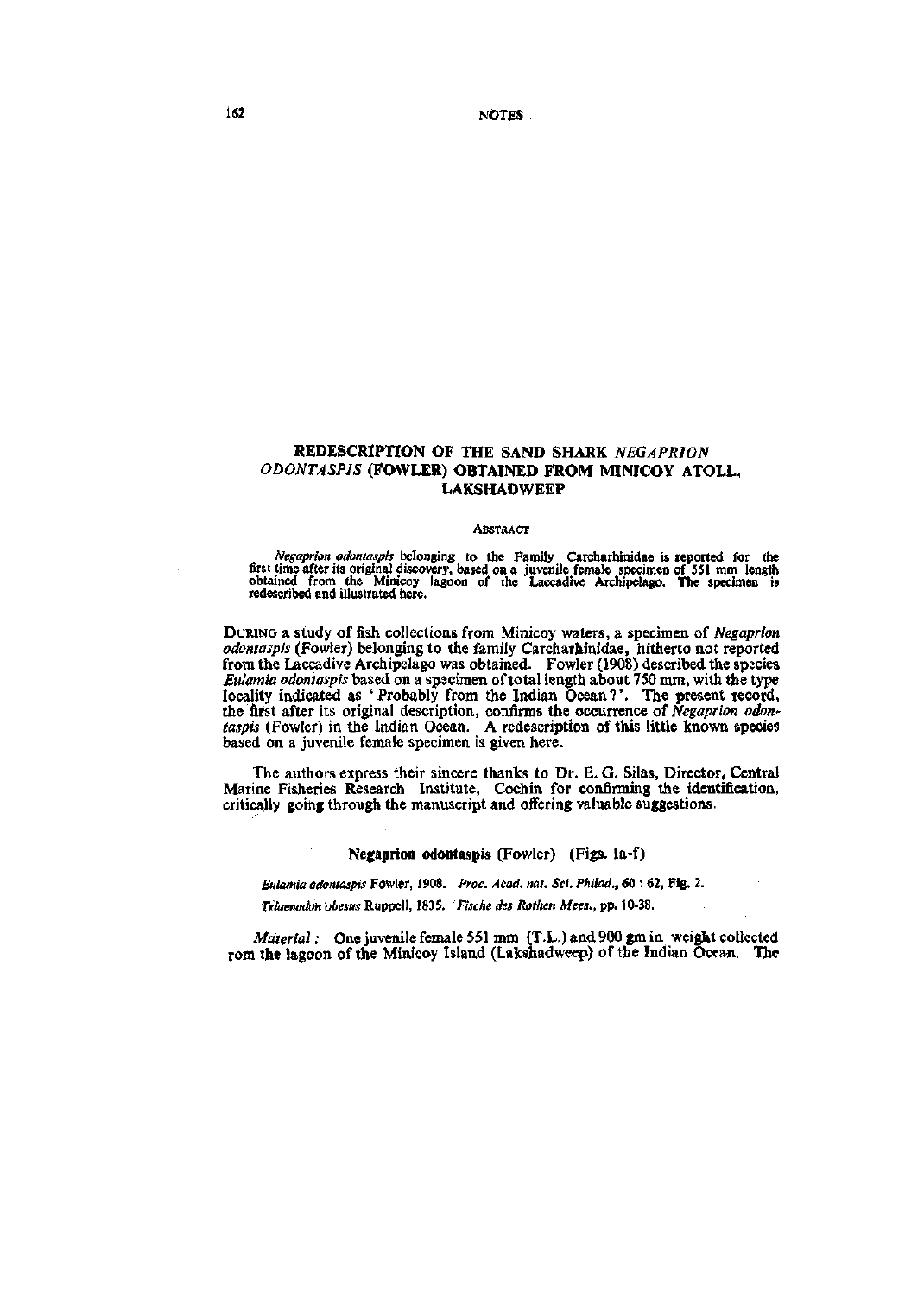specimen is deposited in the Central Marine Fisheries Research Institute's Reference (?ollection Museum, Mandapam Camp (Reg. No. CMFRI-F 5/677).



Fig. 1. *Negaprion odontaspis* (Fowler) juvenile female 551 mm in total length : a. Lateral atd^f! V^rdintfcre." ' ''" ' = *'^ """'''^ '* "^ "^^^^^ *''""'* "^^^^ ^^" = «• Teeth ftomlowerfw!

*Diagnosis :* Carcharhinidae with anal not longer at base than second dorsal; without spiracles; midpoint of base of first dorsal at least as near to axil of pectoral as to origin of pelvics ; second dorsal at least 0.75 as long at base as first dorsal • caudal peduncle without lateral ridges; a peduncle pit above and below; snout broadly and evenly rounded; teeth almost similar in each jaw, with single cusp, slender, sharply pointed without any serrations both in upper and lower jaw.

*Description :* The proportional dimensions in per cent of the total length are given below. *Trunk at origin of pectoral:* breadth 13.4; height 11.8 *Snout length in front of:* anterior nostril 4.5; mouth 5.4. *£ye:* horizontal diameter-2.2 ; vertical diameter 1.7 ; interorbital distance 11.2. *Mouth :* width 5.4 ; length 9.2. *Nostrils*: distance between inner ends 0.6. *Gill opening lengths*: 1st 3.9; *^^^J-^* 'Jrd 4.5 ; 4th 4.4 ; 5th 4.1. *First dorsal fin :* vertical height 7.0 ; length of base 10.1. *Second dorsal fin :* vertical height 6.5 ; length of base 10.3. *Anal fin* : vertical height 5.6 ; length of base 6.7. *Caudal fin :* upper margin 22.8 ; lower anterior origin 11.9. *Pectoral fin :* outer margin 18.1 ; inner margin 6.1 ; distal margin 12.3. *Distance from snout* to: 1st dorsi 34.6; 2nd dorsal 60.7; upper caudal 76.2 ; pectoral 21.4 ; pelvic 46.0 ; anal 61.7; upper angle of first gill opening 18.1 ; 5th gill opening 23.2. *Interspace between :* 1st and 2nd dorsal 18.3 ; 2nd dorsal and caudal 6.8 ; anal and caudal 7.1. *Distance from origin to origin of:*  Pectoral and pelvic 24.6 ; pelvic and anal 15.2. *Height of:* Head at middle of eye 6.3; head at first gill opening 10.0; body midway between pectoral and pelvic fin origin  $13.9$ ; at origin of pelvic fin  $10.3$ .

Some of the body proportions of the specimen as compared with that of Fowler's type specimen (in parenthesis) are as follows :-

Head length 5.4 (5.3), depth of head 8.4 (8.6) predorsal distance  $2.9$  (2.6)  $\inf$  to fallength. Width of head 1.5 (1.6), depth of head at first gill opening 1.6 (l.7),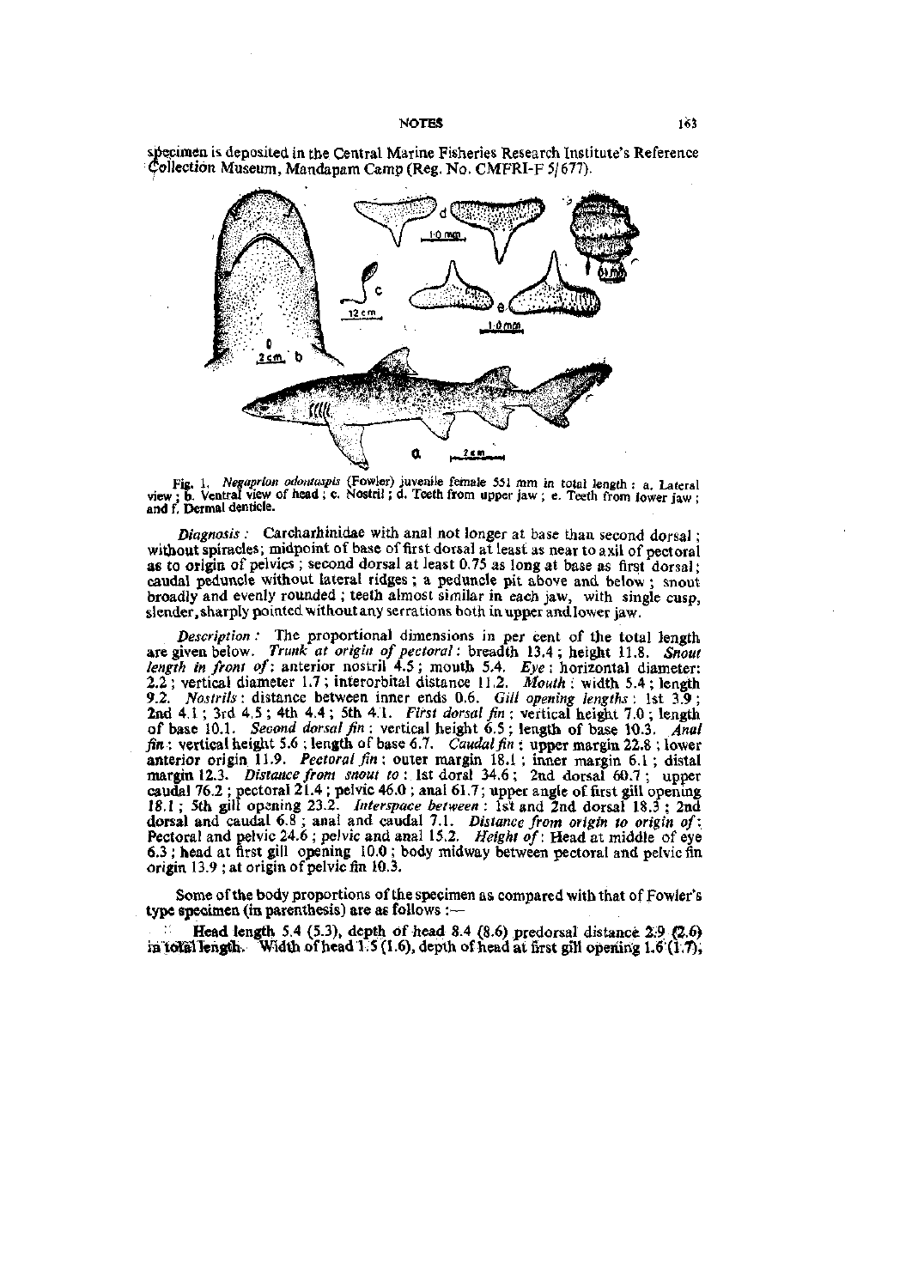snout 3.2 (2.7), width of mouth 3.0 (2.7), interorbital space 1.7 (2.0), front edge of first dorsal 1.4 (1.6), front edge of second dorsal 1.7  $(2.0)$ , front edge of anal 2.0 (2.1), front edge of lower caudal lobe 1.5 (1.6), least depth of caudal peduncle 5.0  $(5.0)$ , pectoral I.I  $(1.3)$ , ventral 2.1  $(2.4)$ , in head length.

Body elongate, head well depressed; greatest depth of body at about origin of Dl ; snout rather short and when viewed from above broadly convex ; eyes oval, small, horizontal diameter being slightly longer; nictitating membrane broad ; corners of mouth without grooves; gill openings moderately large with thickened flaps the last two over base of pectoral; nostrils moderately oblique, its inner ends a little nearer to front of mouth than to tip of snout; mouth broadly rounded and moderately arched.

Origin of first dorsal distinctly nearer to tip of snout than tip of posterior depressed point of second dorsal; posterior point of Dl 2.7 in length of fin ; origin of second dorsal about an eye diameter nearer that of upper caudal lobe than posterior basal margin of first dorsal and posterior point of fin 2.8 in its front margin ; point of insertion of the upper caudal lobe is slightly behind that of lower and its length about 3.4 in the rest of body ; upper lobe of caudal with a subterminal notch ; origin of anal slightly behind origin of second dorsal, anal fin reaching 1.5 to origin of lower caudal lobe ; pectoral broad, when depressed surpassing the origin of Dl by about two eye diameter distance, its greatest width 1.5 in its length. Ventral broad, its origin slightly behind tip of depressed dorsal, and depressed fin reaching 1.6 to anal.

*Dentition :* Teeth uniserial, alike in both jaws, their total number in upper jaw being 30 and lower jaw 24 ; teeth of both jaws single cusped, smooth edged and with smooth bases.

*Colour :* In formalin, upper three fourth of the body greyish and the remaining lower surface brownish. The margins of paired and median fins are grey with dusky margins. Lower side of outer tip of pectoral and ventral dusky ; sides of body, particularly beneath 1st and 2nd dorsals coarse having grannulated appearance.

*Remarks:* Fowler (1941) relegated his species to the synonymy of *Triaenodon obesus* Ruppell (1835), Bigelow and Schroeder (1948) stated that according to Fowler (1908), in *Eulamia odontaspis* the teeth are not only slender, errect and smooth edged, but without basal cusps and he so pictures them. Commenting on the validity of the species they remarked that the teeth in *Triaenodon* have one or two lateral cusps on each side of the longer medium cusps, this being a family character. The dentition in the present specimen conforms with the description and illustration given by Fowler (1908) for *Eulamia odontaspis* which has helped in its specific identity.

A few differences from Fowler's (1908) description of £. *odontaspis* are however noticed. The predorsal distance in total length is 2.9 as against 2.6 ; the origin of first dorsal is distinctly nearer to tip of snout than to tip of posterior depressed point of second dorsal as against the origin of first dorsal is about midway between tip of snout and tip of posterior depressed point of second dorsal; pectoral when depressed surpassing origin of D1 by about 2 eye diameters as against depressed pectoral reaching about opposite origin of Dl. These differences may be due to the compari-

المستوري والمواري والمستقسم الجوابر والمراسي ستحدث

 $\Delta \phi = 1$  , and  $\Delta \phi = 1$  , and  $\Delta \phi$ 

والمستشار الماري

the control of the control of the control of

 $\sim 100$  km s  $^{-1}$ 

 $\sim 10^{-11}$